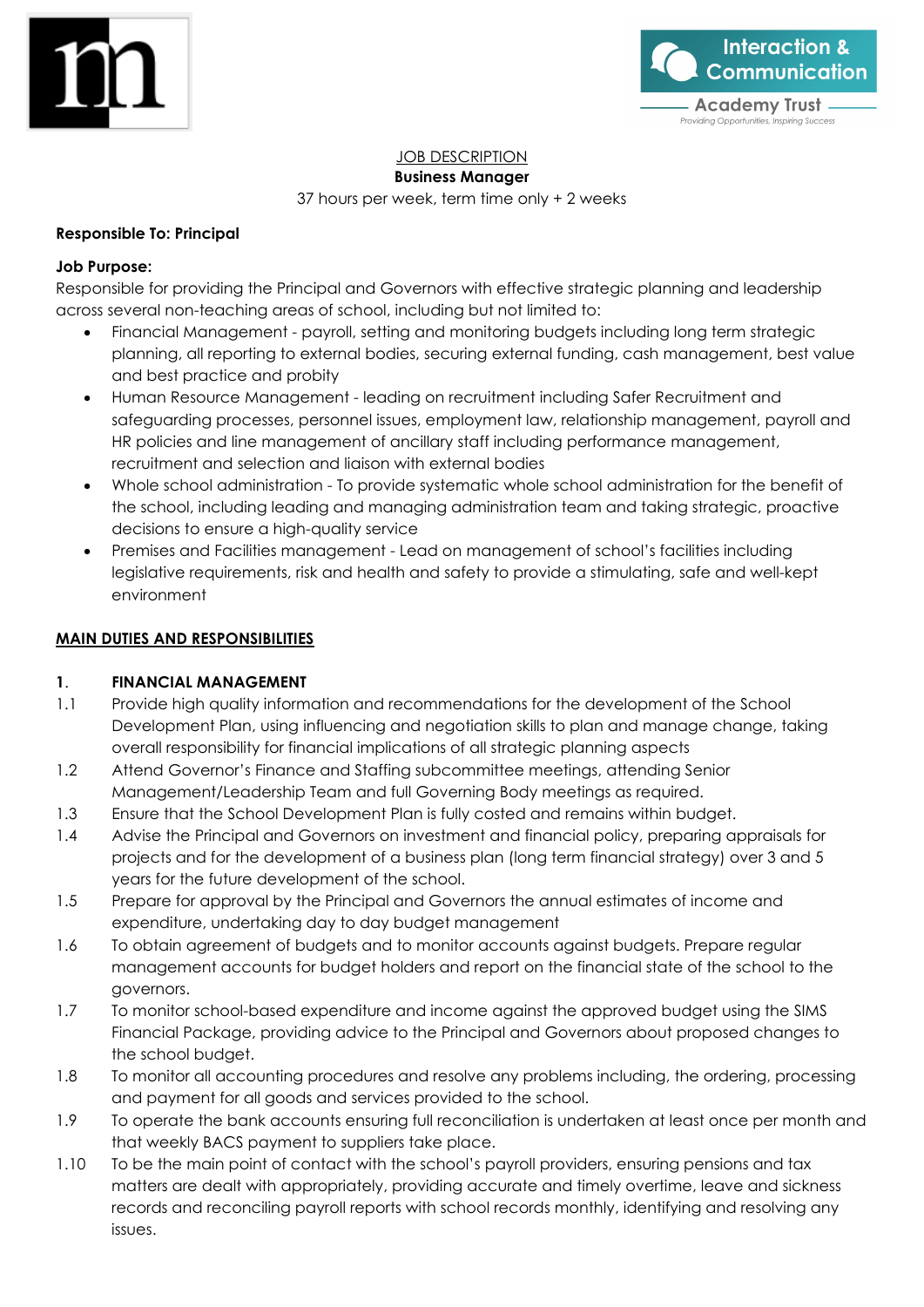

- **Interaction & Communication Academy Trust** Providing Opportunities, Inspiring Sue
- 1.11 Prepare invoices and collection of fees and other dues, taking legal action where necessary to recover bad debts.
- 1.12 To ensure the efficient running of the school bank accounts to comply with standards as directed by the Trust.
- 1.13 Use financial management information especially benchmarking tools to identify areas of relevant spend, assess trends and directly advise the Principal accordingly.
- 1.14 To prepare all financial returns and final accounts as required by the Trust and the DFE within statutory deadlines.
- 1.15 To be responsible for dealing with the school's rating assessment and VAT liabilities.
- 1.16 To assist in monitoring of external funds in relation to extended school status and audit any school funds with which the Business Manager does not have direct involvement such as the operation of the school credit cards.
- 1.17 To maximise income generation with the ethos of the school, including identifying suitable grant schemes, writing bids and monitoring progress of successful bids and monitoring income streams.
- 1.18 To negotiate, manage and monitor contracts, tenders and agreements for the school and to be responsible for seeking professional advice on insurance, and advising the governors on the appropriate insurers for the school. Implement approved insurances and handling any claims that arise.
- 1.19 To be responsible for the progression of the school's financial systems against the School Financial Value Standard, ensuring that the school retains Light Touch Financial Monitoring and other relevant legislative requirements are met.
- 1.20 To keep abreast through training development of Integris systems and institute changes and developments that would enhance the financial systems in the school.
- 1.21 To give advice to Principal and governors on assessment of salaries, expenses, sickness and maternity procedures, redundancy and other matters of dismissal.

## **2. ADMINISTRATION AND PERSONNEL**

- 2.1 To be responsible for general personnel matters and issuing contracts of employment.
- 2.2 To attend at Employment Tribunals as necessary.
- 2.3 To maintain confidential staff records and to ensure that staff records held in the school by others are kept confidential.
- 2.4 To advise the Principal and governors on the policy needed to comply with legislation concerning employment protection, equal pay, sex discrimination etc. and the implementation of these policies at school.
- 2.5 To act as the main point of contact for all staff on HR matters.
- 2.6 Lead on Data Protection and Freedom of Information requirements, acting as the school's Data Officer.
- 2.7 To organise the school's administrative systems and personnel to ensure a smooth running organisation which enhances the work the school is doing to provide high quality education for its pupils.
- 2.8 To keep abreast of Integris systems and institute changes and developments that would enhance the administration and personnel systems in the school.
- 2.9 To be responsible for the development of new staff roles, including preparation of job descriptions, advertisements and recruitment after advisement from the Principal.
- 2.10 Co-ordinate all school policies, ensuring compliance with legal requirements, researching, updating and writing new policies relevant to role as necessary.

# **3. HEALTH AND SAFETY**

3.1 Lead on effective risk management for Health and Safety and in the management of third-party contracts. (Covid 19 procedures and Public Health England compliance).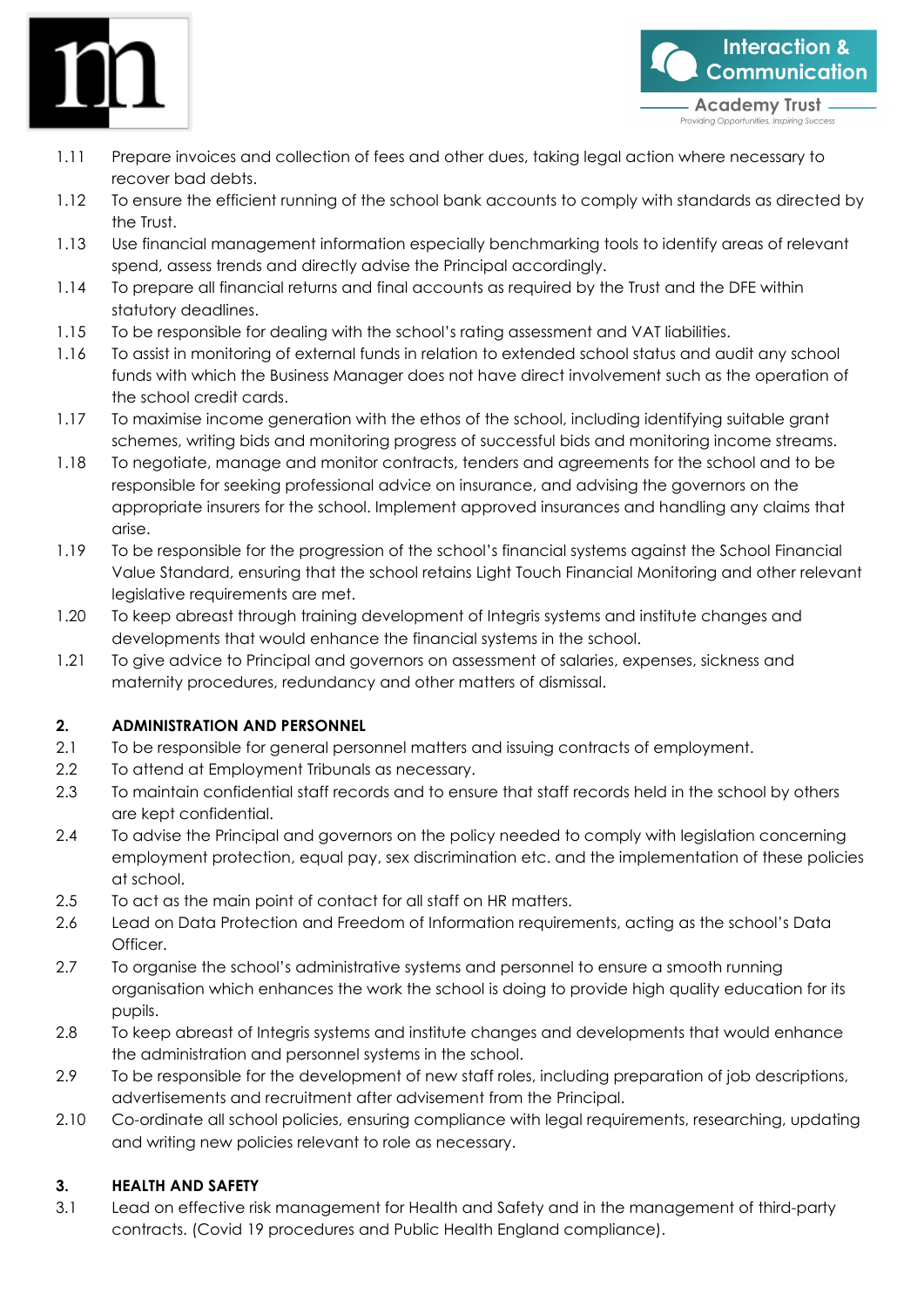



roviding Opportunities, Inspiring Success

- 3.2 To formulate, monitor and implement the school's safety policy to comply with the requirements of Health and Safety at work act and other legislation. (Covid 19 PPE).
- 3.3 To monitor, develop and maintain an emergency plan including power cuts, flooding, and fire, and operate the elements of the plan linked to the resource management responsibility.
- 3.4 To act as the schools Health and Safety coordinator.

## **4. RESOURCE MANAGEMENT**

- 4.1 To identify short-, medium- and long-term priorities for investment, repair and replacement in school buildings and grounds, liaising with Rotherham Council Asset Management and external bodies as appropriate.
- 4.2 To be responsible for the installation and plant for lighting, heating and domestic hot water, cooking, ventilation etc. and for the installation and maintenance of equipment for the protection against, and escape from, fire.
- 4.3 To work with the Principal on the maintenance of the school site and the buildings; the preparation of maintenance schedules; the effective operation of all facilities on the property; and the upkeep of the site, grounds and its boundaries.
- 4.4 To manage the purchase and repair of all furniture and fittings.
- 4.5 To work with the Leadership team in ensuring a safe environment for the stakeholders of the school to provide a secure environment in which due learning processes can be provided.
- 4.6 Ensure ancillary services e.g., catering, cleaning, etc., are monitored and are being managed effectively.
- 4.7 Direct line management responsibility of administrative team, and offer guidance and support to premises and maintenance, ground staff, cleaners, and caterers.

## **5. Management Information Systems & ICT**

- 5.1 Consider approaches for existing use and future plans to introduce or discard technology in the school
- 5.2 Consult with relevant people and other parties to introduce new technology or improve existing technology for different purposes
- 5.3 Ensure that the school has a strategy for using technology aligned to the overall vision and plans for the school ensuring value for money
- 5.4 Communicate the strategy and relevant policies, including Data Protection for use of technology across the school
- 5.5 Establish systems to monitor and report on the performance of technology within the school
- 5.6 Ensure resources, support and training are provided to enable work colleagues to make the best use of available ICT including teaching, learning and assessment systems
- 5.7 Ensure contingency plans are in place in the case of technology failure
- 5.8 Ensure data collection systems providing information to stakeholders are streamlined to maximise efficiency of the data supplied

## **6. RESPONSIBILITIES**

- 6.1 To provide professional leadership and management of the Business Support Team
- 6.2 To advise the principal and Governors if fraudulent activities are suspected or uncovered and ensure that systems remain robust to minimise the chances of fraudulent activities taking place.
- 6.3 To maintain and develop the ethos of Milton School and create a welcoming, professional, friendly, and collaborative environment.

**This job description sets out the duties and responsibilities of the post at the time when it was drawn up. Such duties and responsibilities may vary from time to time without changing the general character of the duties or the level of responsibility entailed. Such variations are a common occurrence and cannot themselves**